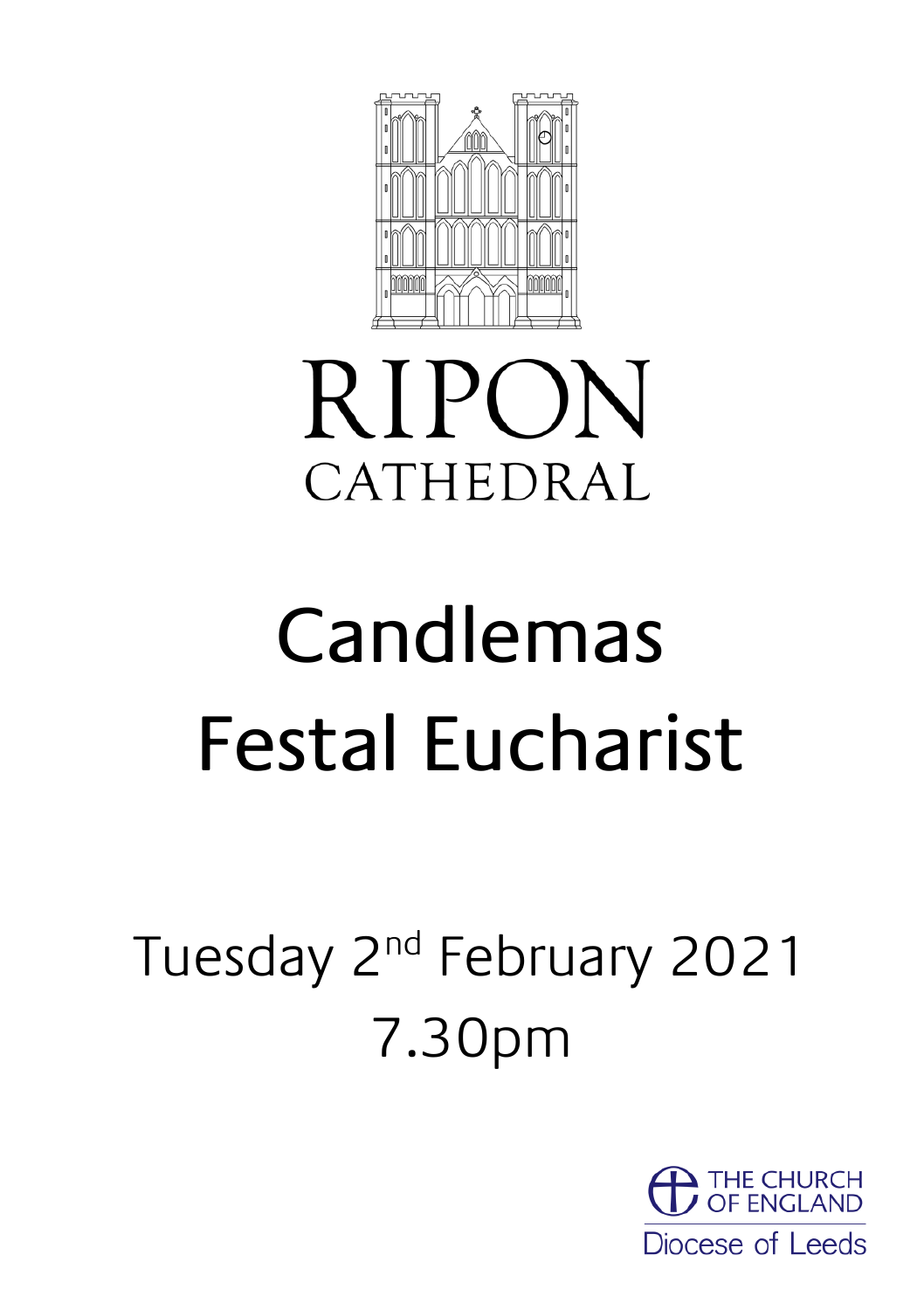#### **Welcome to the Cathedral**

Welcome to Ripon Cathedral for this online act of worship. Christian worship has taken place at Ripon Cathedral since St Wilfrid founded the Cathedral in 672 AD. The Cathedral Crypt, is the oldest part of any English Cathedral and regular prayer has taken place there for almost 1350 years.

Built on the firm foundation of that heritage, the Cathedral today continues to proclaim the Christian faith, with daily prayer and active service in Jesus' name.

If you would like to find out more about how the Cathedral community is seeking to grow God's Kingdom in this  $21<sup>st</sup>$  century, please visit our website. Regular updates of all that we are involved in and our worship are posted on our Facebook page and we tweet regularly using "@riponcathedral".

Common Worship: Services and Prayers for the Church of England, material from which is included in this service, is copyright © The Archbishops' Council. All hymns covered by the Christian Copyright Licensing have been reproduced under CCL Licence no 97098.

#### **Welcome to this Service**

This service celebrates the Festal Eucharist of Candlemas. We trust that is joining in this act of worship you will enjoy the images of the cathedral candle displays.

Simeon's final words in the Gospel reading move our attention away from the celebration of the 40 days of Christmas and Epiphany, towards Christ's passion and the mysteries of Easter.

As we worship, we pray that we may all encounter God and be filled with God's life and love, and that we may reach out to include others in sharing our joy.

The President is The Very Rev'd John Dobson, Dean of Ripon.

The Preacher is The Rt Rev'd Dr Helen-Ann Hartley, Bishop of Ripon.

The service is sung by the Lay Clerks and the Mass setting is *Messa a tre voci* by Antonio Lotti (1667-1740). This was recorded before the current restrictions on movement and before the Lay Clerks were furloughed.

The flowers displays are kindly provided by the Ripon Cathedral flower guild.

#### **Giving to support the work of the Cathedral**

If you would like to support the mission and ministry of the Cathedral financially, please use these details.

| <b>Account Name:</b>   | Ripon Cathedral PCC Fund |
|------------------------|--------------------------|
| Sort Code              | 05 07 17                 |
| <b>Account Number:</b> | 35697334                 |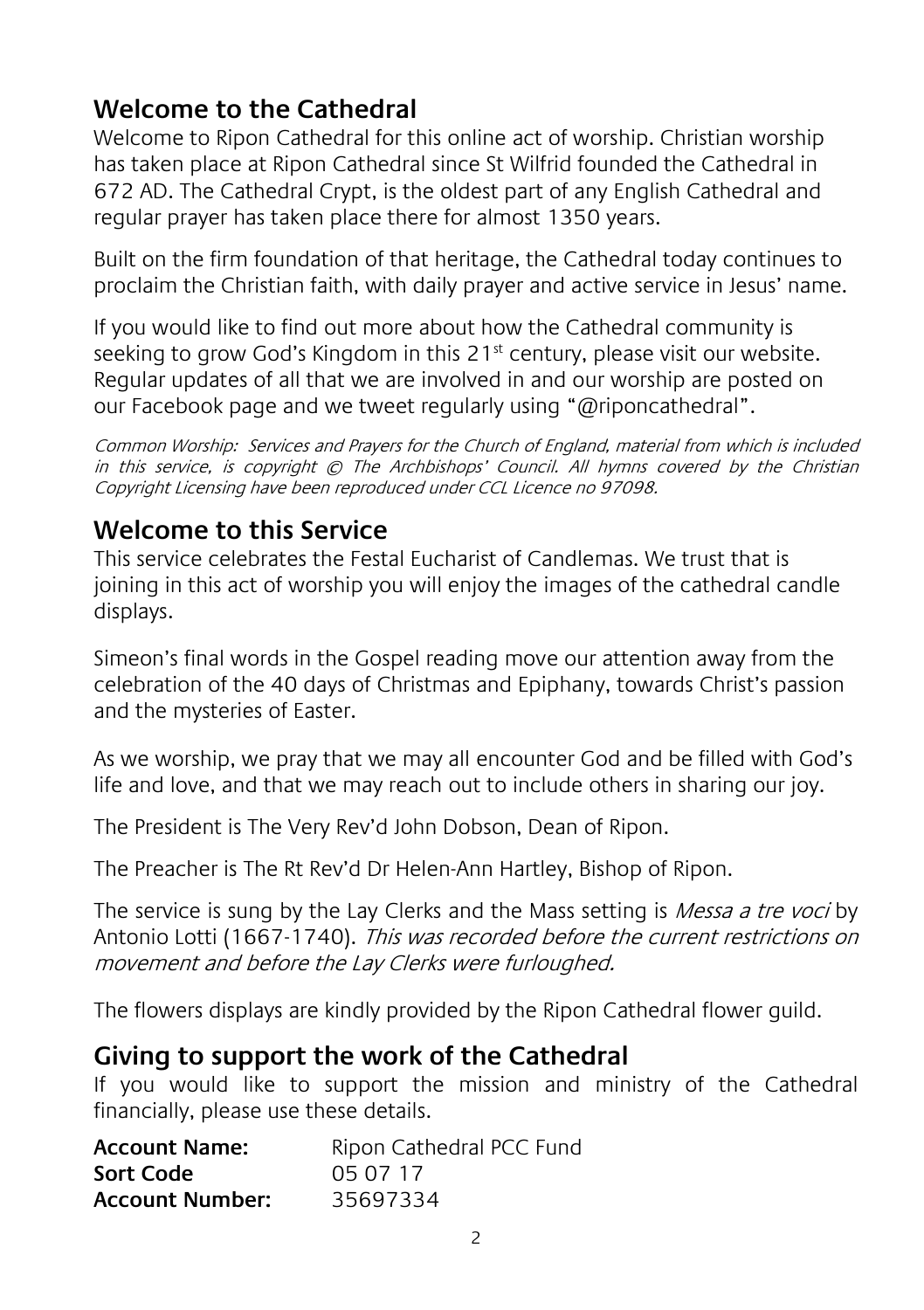## **The Gathering**

#### **Greeting**

| President<br>All | In the name of the Father,<br>and of the Son, and of the Holy Spirit.<br>Amen.                                                                                                                                                                                                                                                                                                                                                                                                                                                                                                                                          |
|------------------|-------------------------------------------------------------------------------------------------------------------------------------------------------------------------------------------------------------------------------------------------------------------------------------------------------------------------------------------------------------------------------------------------------------------------------------------------------------------------------------------------------------------------------------------------------------------------------------------------------------------------|
| President<br>All | The Lord of glory be with you.<br>The Lord bless you.                                                                                                                                                                                                                                                                                                                                                                                                                                                                                                                                                                   |
|                  | Dear friends,<br>forty days ago we celebrated the birth of our Lord Jesus Christ.<br>Now we recall the day on which he was presented in the Temple,<br>when he was offered to the Father and shown to his people.<br>As a sign of his coming among us, his mother was purified,<br>as we now come to him for cleansing.<br>In their old age Simeon and Anna<br>recognised him as their Lord,<br>as we today sing of his glory.<br>In this Eucharist, we celebrate both the joy of his coming<br>and his searching judgement,<br>looking back to the day of his birth,<br>and forward to the coming days of his passion. |
|                  | <b>Prayers of Penitence</b>                                                                                                                                                                                                                                                                                                                                                                                                                                                                                                                                                                                             |
| President        | Hear the words of our Saviour Jesus Christ:<br>I am the light of the world.<br>Whoever follows me shall never walk in darkness<br>but shall have the light of life.'<br>Let us therefore bring our sins into his light<br>and confess them in penitence and faith.                                                                                                                                                                                                                                                                                                                                                      |

cf John 8.12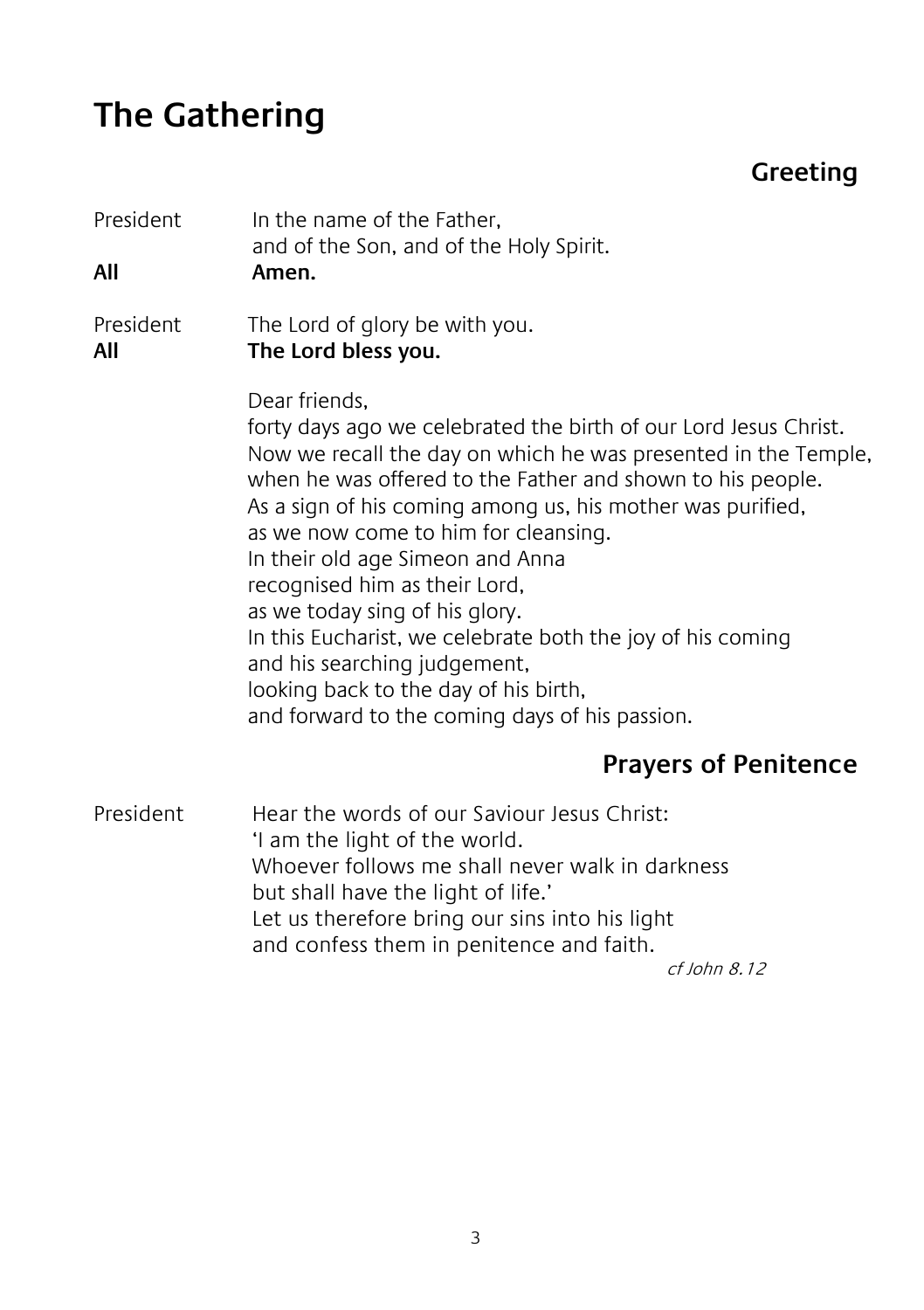| All              | Father eternal, giver of light and grace,<br>we have sinned against you and against our neighbour,<br>in what we have thought,<br>in what we have said and done,<br>through ignorance, through weakness,<br>through our own deliberate fault.<br>We have wounded your love,<br>and marred your image in us.<br>We are sorry and ashamed,<br>and repent of all our sins.<br>For the sake of your Son Jesus Christ,<br>who died for us,<br>forgive us all that is past;<br>and lead us out from darkness<br>to walk as children of light.<br>Amen. |
|------------------|--------------------------------------------------------------------------------------------------------------------------------------------------------------------------------------------------------------------------------------------------------------------------------------------------------------------------------------------------------------------------------------------------------------------------------------------------------------------------------------------------------------------------------------------------|
| President<br>All | Almighty God,<br>who forgives all who truly repent,<br>have mercy upon you,<br>pardon and deliver you from all your sins,<br>confirm and strengthen you in all goodness,<br>and keep you in life eternal;<br>through Jesus Christ our Lord.<br>Amen.                                                                                                                                                                                                                                                                                             |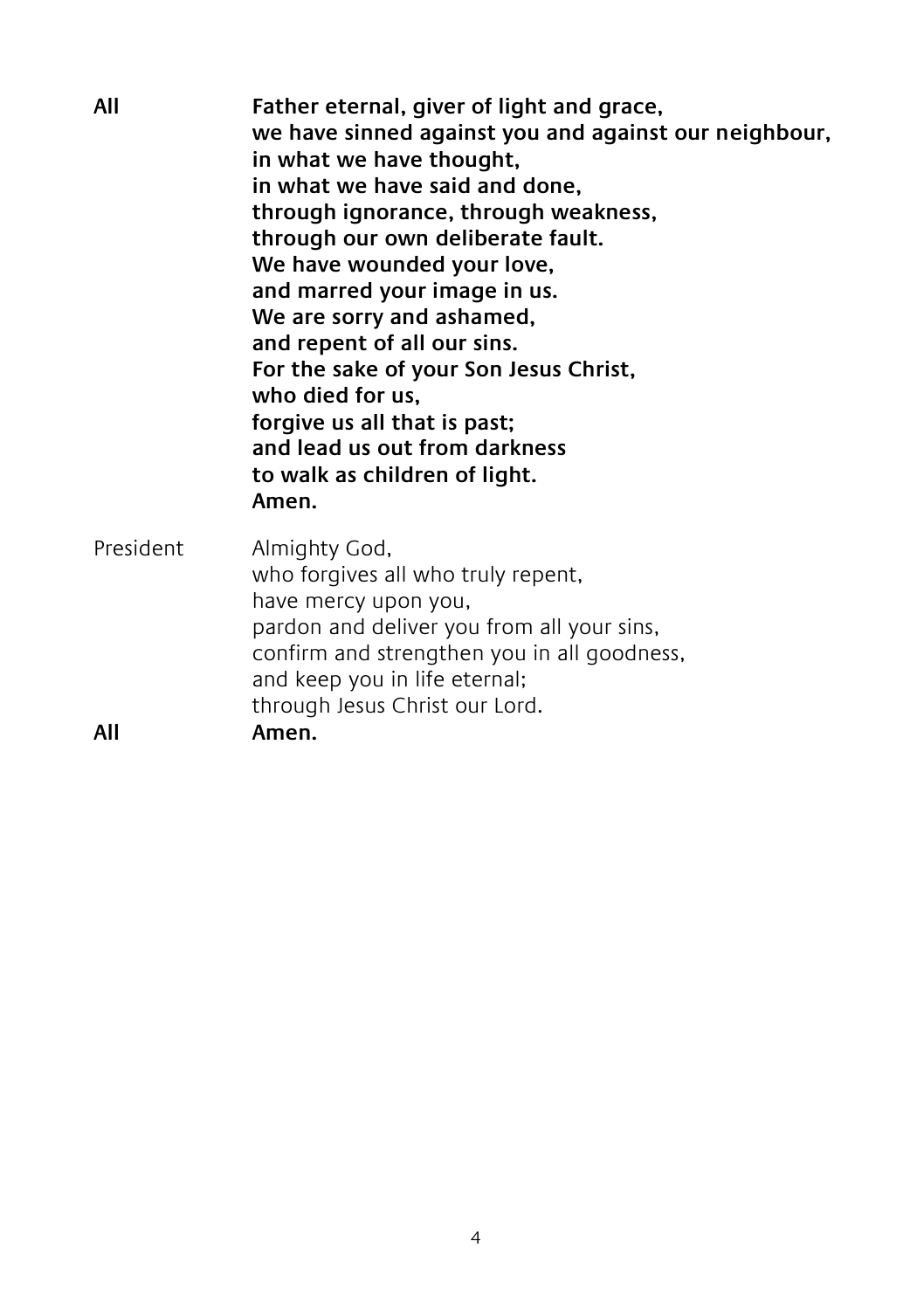#### **Gloria in excelsis**

Gloria in excelsis Deo. Et in terra pax hominibus, bonae voluntatis. Laudamus te, benedicimus te, Adoramus te, glorificamus te. Gratias agimus tibi propter magnam gloriam tuam.

Domine Deus, Rex coelestis, Deus Pater omnipotens. Domine Fili unigenite Jesu Christe. Domine Deus, Agnus Dei, Qui tollis peccata mundi, Miserere nobis. Qui sedes ad dexteram Patris, Suscipe deprecationem nostram.

Quoniam tu solus Sanctus, tu solus Dominus, tu solus Altissimus, Jesu Christe. Cum sancto spiritu in Gloria Dei Patris. Amen.

Glory to God in the highest, and peace to his people on earth. Lord God, heavenly King, almighty God and Father, we worship you, we give you thanks, we praise you for your glory.

Lord Jesus Christ, only Son of the Father, Lord God, Lamb of God, you take away the sin of the world: have mercy on us. You are seated at the right hand of the Father: receive our prayer.

For you alone are the Holy One, you alone are the Lord. You alone are the Most High, Jesus Christ, with the Holy Spirit, in the glory of God the Father. Amen.

#### **Collect**

President Let us pray that we may know and share the light of Christ.

The Collect is said after a period of silent prayer.

Almighty and ever-living God, clothed in majesty, whose beloved Son was this day presented in the Temple, in substance of our flesh: grant that we may be presented to you with pure and clean hearts, by your Son Jesus Christ our Lord, who is alive and reigns with you in the unity of the Holy Spirit, one God, now and for ever. **All Amen.**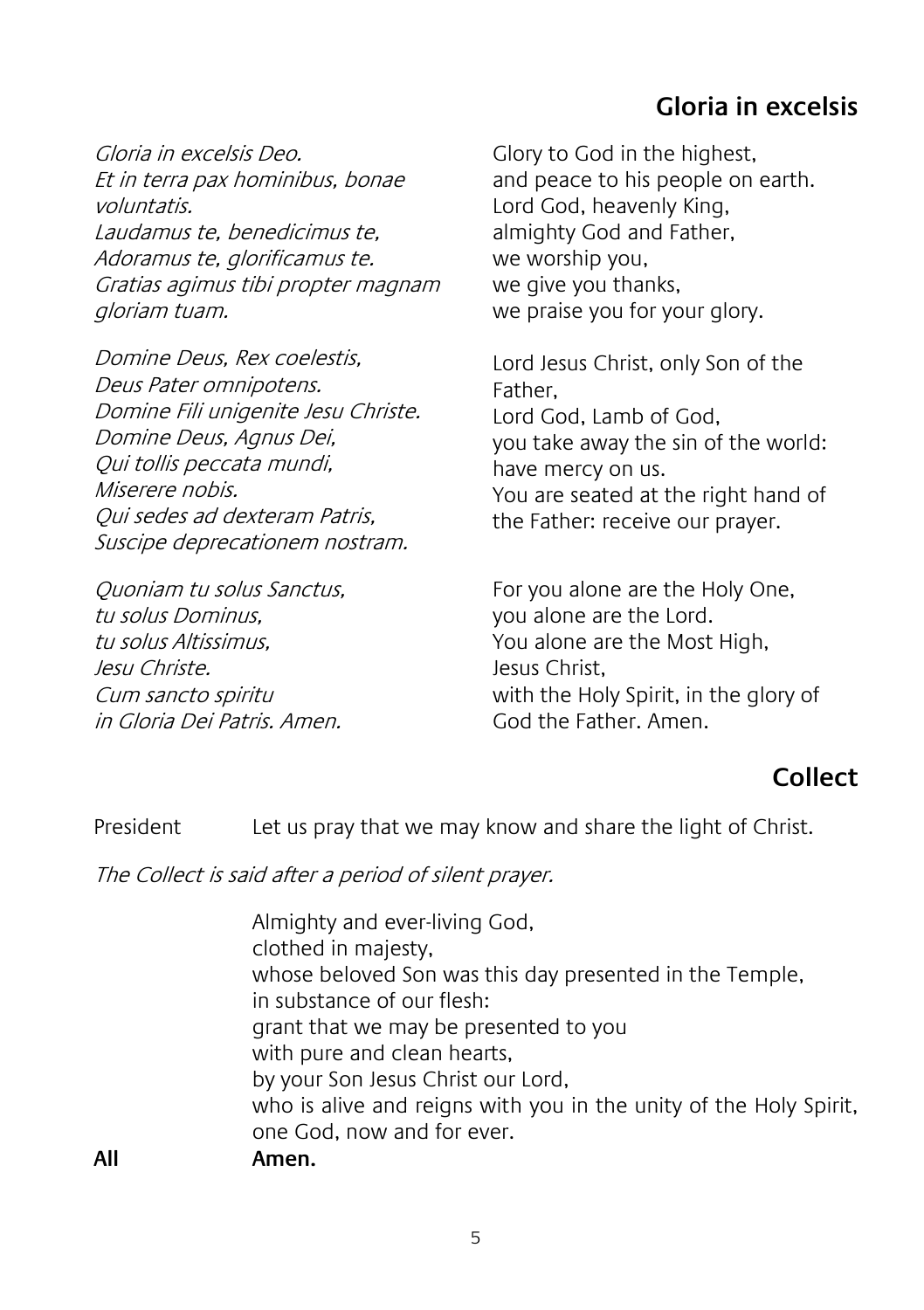## **The Liturgy of the Word**

#### **Old Testament Reading**

A reading from the book of the prophet Malachi.

Thus says the Lord God: See, I am sending my messenger to prepare the way before me, and the Lord whom you seek will suddenly come to his temple. The messenger of the covenant in whom you delight – indeed, he is coming, says the LORD of hosts. But who can endure the day of his coming, and who can stand when he appears? For he is like a refiner's fire and like fullers' soap; he will sit as a refiner and purifier of silver, and he will purify the descendants of Levi and refine them like gold and silver, until they present offerings to the LORD in righteousness. Then the offering of Judah and Jerusalem will be pleasing to the LORD as in the days of old and as in former years.

[Malachi 3. 1-4]

| Reader | This is the word of the Lord. |
|--------|-------------------------------|
| All    | Thanks be to God.             |

#### **The Blessing of the Candles**

| President<br>All | May the light and peace of Jesus Christ our Lord be with you.<br>The Lord bless you.                                                                                                                                                                                                                                                                                                                                                               |
|------------------|----------------------------------------------------------------------------------------------------------------------------------------------------------------------------------------------------------------------------------------------------------------------------------------------------------------------------------------------------------------------------------------------------------------------------------------------------|
| President<br>All | Let us give thanks to the Lord our God.<br>It is right to give thanks and praise.                                                                                                                                                                                                                                                                                                                                                                  |
| President<br>All | Blessed are you, Lord our God, King of the universe!<br>You make our darkness to be light.<br>For with you is the well of life<br>and in your light shall we see light.<br><b>Blessed be God for ever!</b>                                                                                                                                                                                                                                         |
| <b>President</b> | Lord God, the springing source of everlasting light,<br>pour into the hearts of your faithful people<br>the brilliance of your eternal splendour,<br>that we, who by these kindling flames<br>light up this temple to your glory,<br>may have the darkness of our souls dispelled,<br>and so be counted worthy to stand before you<br>in that eternal temple where you live and reign,<br>Father, Son, and Holy Spirit, one God, now and for ever. |
| All              | Amen.                                                                                                                                                                                                                                                                                                                                                                                                                                              |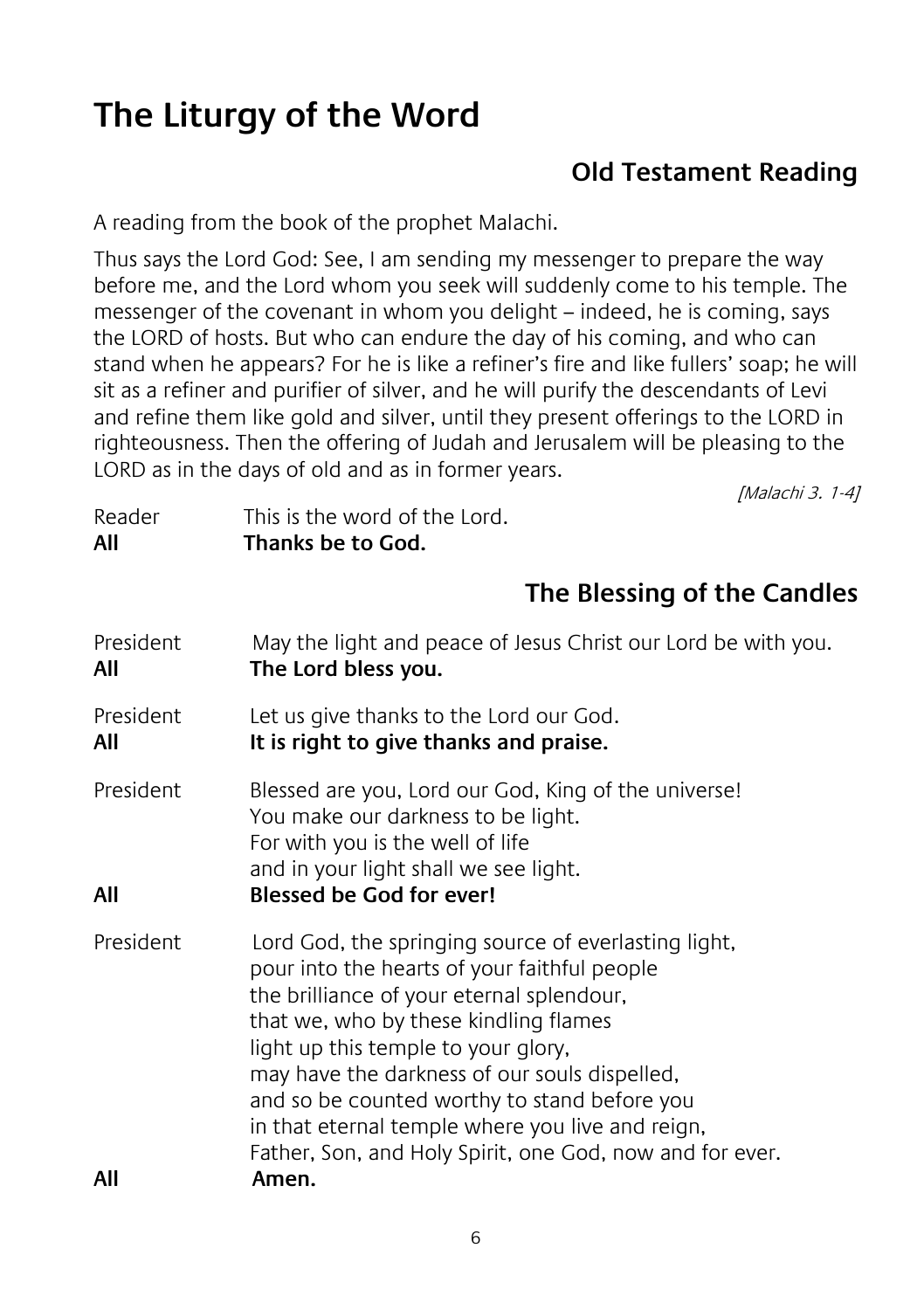The candles are censed.

| President | We wait for your loving kindness, O Lord.                   |
|-----------|-------------------------------------------------------------|
| All       | In the midst of your temple.                                |
| President | Open to us the gates of righteousness.                      |
| All       | That we may enter and give thanks to the Lord.              |
| President | God is the Lord who has shown us light.                     |
| All       | Let us offer in his dwelling an oblation of great gladness. |
| President | Let us proceed in peace.                                    |
| All       | In the name of Christ our light.                            |

#### **Processional Hymn**

 O worship the Lord in the beauty of holiness! Bow down before him, his glory proclaim; With gold of obedience, and incense of lowliness, Kneel and adore him, the Lord is his name!

Low at his feet lay thy burden of carefulness, High on his heart he will bear it for thee, Comfort thy sorrows, and answer thy prayerfulness, Guiding thy steps as may best for thee be.

Fear not to enter his courts in the slenderness Of the poor wealth thou wouldst reckon as thine: Truth in its beauty, and love in its tenderness, These are the offerings to lay on his shrine.

These, though we bring them in trembling and fearfulness, He will accept for the name that is dear; Mornings of joy give for evenings of tearfulness, Trust for our trembling and hope for our fear.

O worship the Lord in the beauty of holiness! Bow down before him, his glory proclaim; With gold of obedience, and incense of lowliness, Kneel and adore him, the Lord is his name!

> NEH 52 Words: J. S. B. Monsell (1811–1875) Music: WAS LEBET Rheinhardt MS 1754

An organ fanfare heralds the Gospel.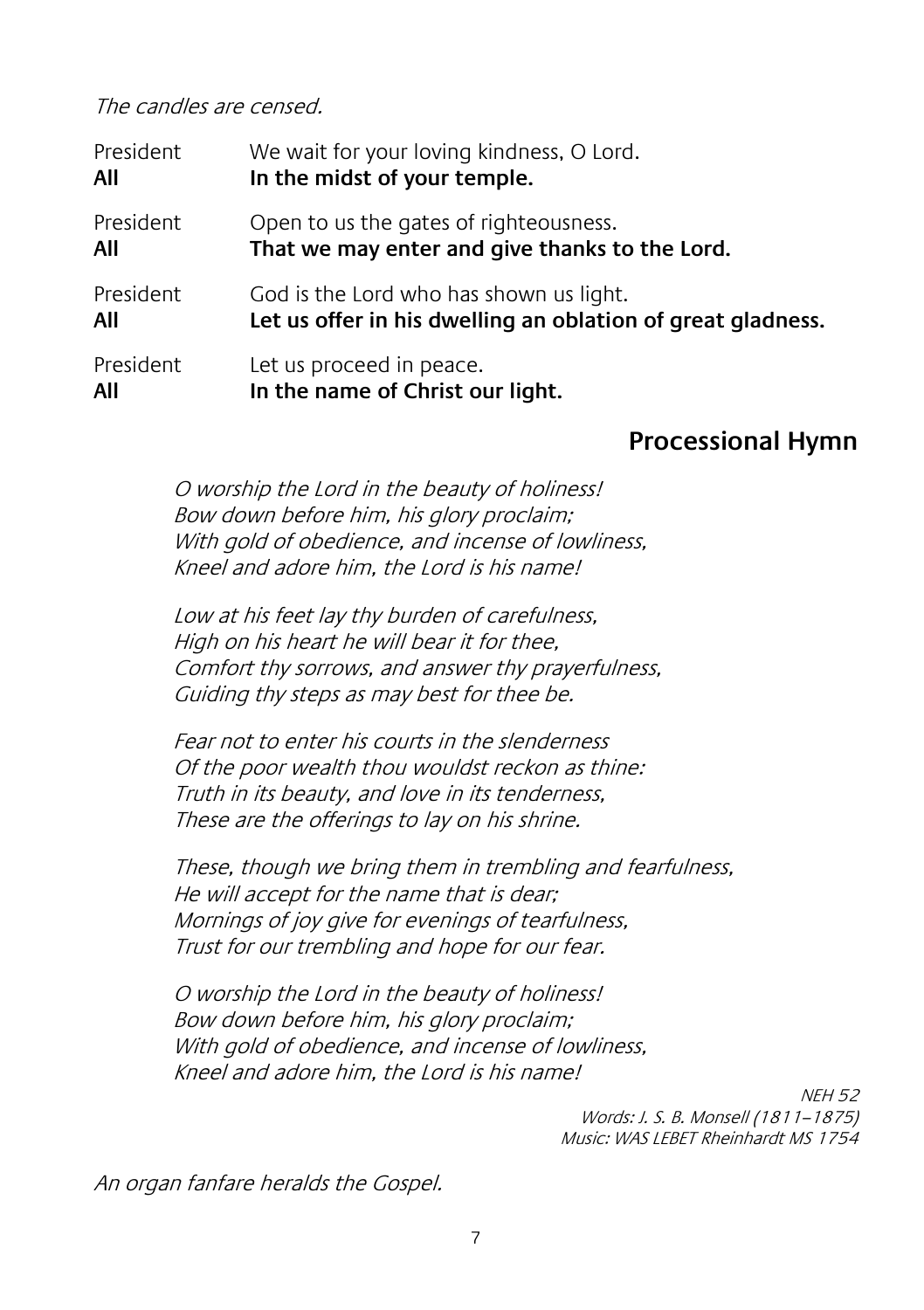| Today the Lord is presented in the Temple in substance of our |
|---------------------------------------------------------------|
| mortal nature.                                                |
| Alleluia!                                                     |
|                                                               |

|     | Gospel Reader Hear the Gospel of our Lord Jesus Christ according to Luke. |
|-----|---------------------------------------------------------------------------|
| All | Glory to you O Lord.                                                      |

When the time came for their purification according to the law of Moses, Mary and Joseph brought Jesus up to Jerusalem to present him to the Lord (as it is written in the law of the Lord, 'Every firstborn male shall be designated as holy to the Lord'), and they offered a sacrifice according to what is stated in the law of the Lord, 'a pair of turtle-doves or two young pigeons.' Now there was a man in Jerusalem whose name was Simeon; this man was righteous and devout, looking forward to the consolation of Israel, and the Holy Spirit rested on him. It had been revealed to him by the Holy Spirit that he would not see death before he had seen the Lord's Messiah. Guided by the Spirit, Simeon came into the temple; and when the parents brought in the child Jesus, to do for him what was customary under the law, Simeon took him in his arms and praised God, saying:

#### Choir:

Lord, now lettest thou thy servant depart in peace according to thy word. For mine eyes have seen thy salvation; Which thou hast prepared before the face of all people; To be a light to lighten the Gentiles and to be the glory of thy people Israel.

And the child's father and mother were amazed at what was being said about him. Then Simeon blessed them and said to his mother Mary, 'This child is destined for the falling and the rising of many in Israel, and to be a sign that will be opposed so that the inner thoughts of many will be revealed – and a sword will pierce your own soul too.' There was also a prophet, Anna the daughter of Phanuel, of the tribe of Asher. She was of a great age, having lived with her husband seven years after her marriage, then as a widow to the age of eighty-four. She never left the temple but worshipped there with fasting and prayer night and day. At that moment she came, and began to praise God and to speak about the child to all who were looking for the redemption of Jerusalem. When they had finished everything required by the law of the Lord, they returned to Galilee, to their own town of Nazareth. The child grew and became strong, filled with wisdom; and the favour of God was upon him.

(Luke 2. 22–40)

Gospel Reader This is the Gospel of the Lord. **All Praise to you O Christ.**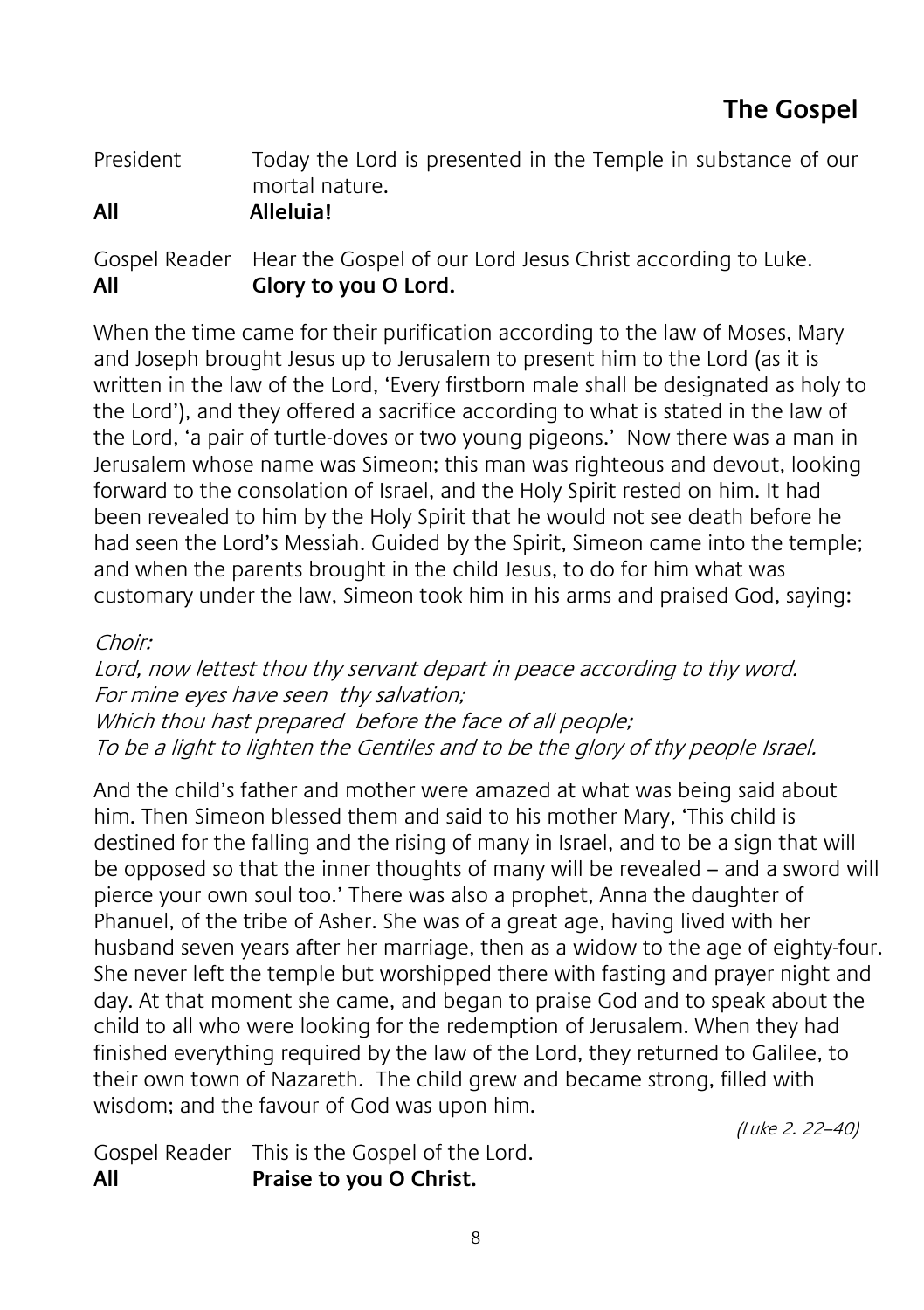A short organ fanfare is played.

#### **Sermon**

#### **Affirmation of faith**

| President          | Let us affirm, our common faith in Jesus Christ.                                                                                                                |
|--------------------|-----------------------------------------------------------------------------------------------------------------------------------------------------------------|
| All                | Do you believe and trust in God the Father,<br>source of all being and life, the one for whom we exist?<br>We believe and trust in him.                         |
| President<br>All   | Do you believe and trust in God the Son,<br>who took our human nature, died for us and rose again?<br>We believe and trust in him.                              |
| President<br>All   | Do you believe and trust in God the Holy Spirit,<br>who gives life to the people of God<br>and makes Christ known in the world?<br>We believe and trust in him. |
| President<br>AII   | This is the faith of the Church.<br>This is our faith.<br>We believe and trust in one God,<br>Father. Son and Holy Spirit.                                      |
|                    | <b>Prayers of Intercession</b>                                                                                                                                  |
| President          | Let us pray to the Father through Christ who is our light and<br>life.                                                                                          |
| Intercessor<br>All | Father, your Christ is acclaimed as the glory of Israel:<br>Look in mercy on your Church, sharing his light.                                                    |
| Intercessor<br>All | Father, your Christ in his temple brings judgement on the world:<br>Look in mercy on the nations, who long for his justice.                                     |
| Intercessor<br>All | Father, your Christ, who was rich, for our sakes became poor:<br>Look in mercy on the needy, suffering with him.                                                |
| Intercessor<br>All | Father, your Christ is the one in whom faithful servants find<br>their peace:<br>Look in mercy on the departed, who see your salvation.                         |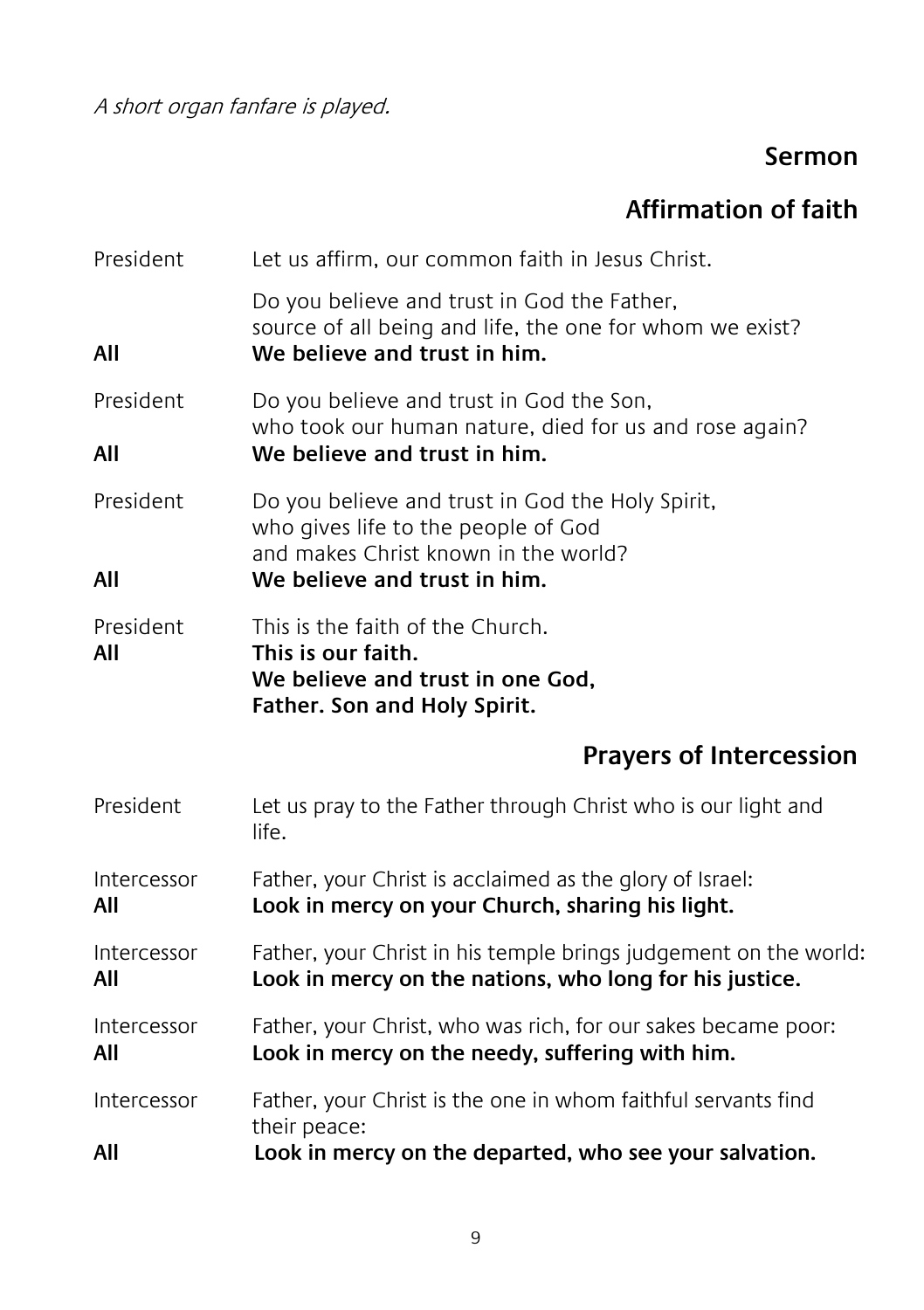Intercessor Father, your Christ is revealed as the one destined to be rejected:<br>All **All Cook in mercy on us who now turn towards his passion All Look in mercy on us who now turn towards his passion.** Intercessor Lord God, you kept faith with Simeon and Anna and showed them the infant King. Give us grace to put all our trust in your promises, and the patience to wait for their fulfilment; through Jesus Christ our Lord. **All Amen.**

### **The Liturgy of the Sacrament**

#### **The Peace**

| President | In the tender mercy of our God<br>the dayspring from on high has broken upon us,<br>to give light to those who dwell in darkness<br>and in the shadow of death,<br>and to guide our feet into the way of peace.                                                                                                                                                                                                      |
|-----------|----------------------------------------------------------------------------------------------------------------------------------------------------------------------------------------------------------------------------------------------------------------------------------------------------------------------------------------------------------------------------------------------------------------------|
| All       | The light and peace of the Lord be always with you.<br>and also with you.                                                                                                                                                                                                                                                                                                                                            |
| President | Let us offer one another a sign of Christ's Light and Peace.                                                                                                                                                                                                                                                                                                                                                         |
|           | Preparation of the Altar                                                                                                                                                                                                                                                                                                                                                                                             |
|           | Christ is made the sure foundation.<br>And the precious corner-stone,<br>Who, the two walls underlying,<br>Bound in each, binds both in one,<br>Holy Sion's help for ever,<br>And her confidence alone.<br>To this temple, where we call thee.<br>Come, O Lord of hosts, today;<br>With thy wonted loving-kindness,<br>Hear thy people as they pray;<br>And thy fullest benediction<br>Shed within its walls for ay. |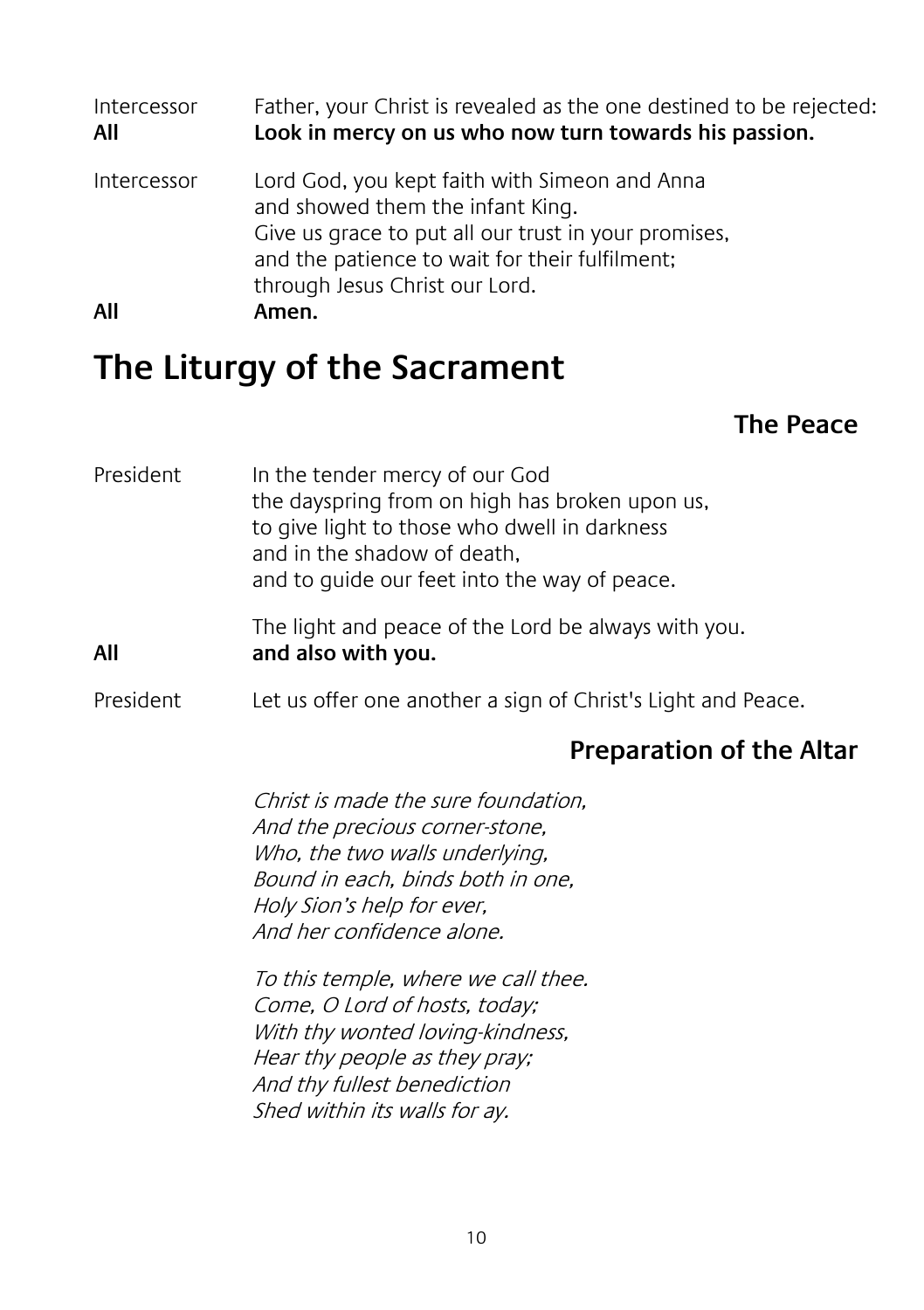Here vouchsafe to all thy servants Gifts of grace by prayer to gain; Here to have and hold for ever, Those good things their prayers obtain, And hereafter, in thy glory, With thy blessèd ones to reign.

Laud and honour to the Father, Laud and honour to the Son, Laud and honour to the Spirit, Ever Three and ever One, One in love, and One in splendour, While unending ages run.

> NEH 205 Words: Latin c. 7<sup>th</sup> century Translated J. M. Neale (1818–1866) Music: WESTMINSTER ABBEY Henry Purcell (1659–1695)

#### **Taking of the Bread and Wine**

Bread and wine presented at the Altar which is then censed.

President Father, in Christ there has sprung up a light for the righteous; accept the gifts we bring before you and grant that Christ may shine in us to the praise and glory of your name. **All Amen.**

#### **The Eucharistic Prayer**

President The Lord be with you. **All and also with you.** President Lift up your hearts. **All We lift them to the Lord.** President Let us give thanks to the Lord our God. **All It is right to give thanks and praise.** It is indeed right and good, always and everywhere to give you thanks and praise through Jesus Christ, who is one with you from all eternity. For on this day he appeared in the Temple in substance of our flesh to come near to us in judgement.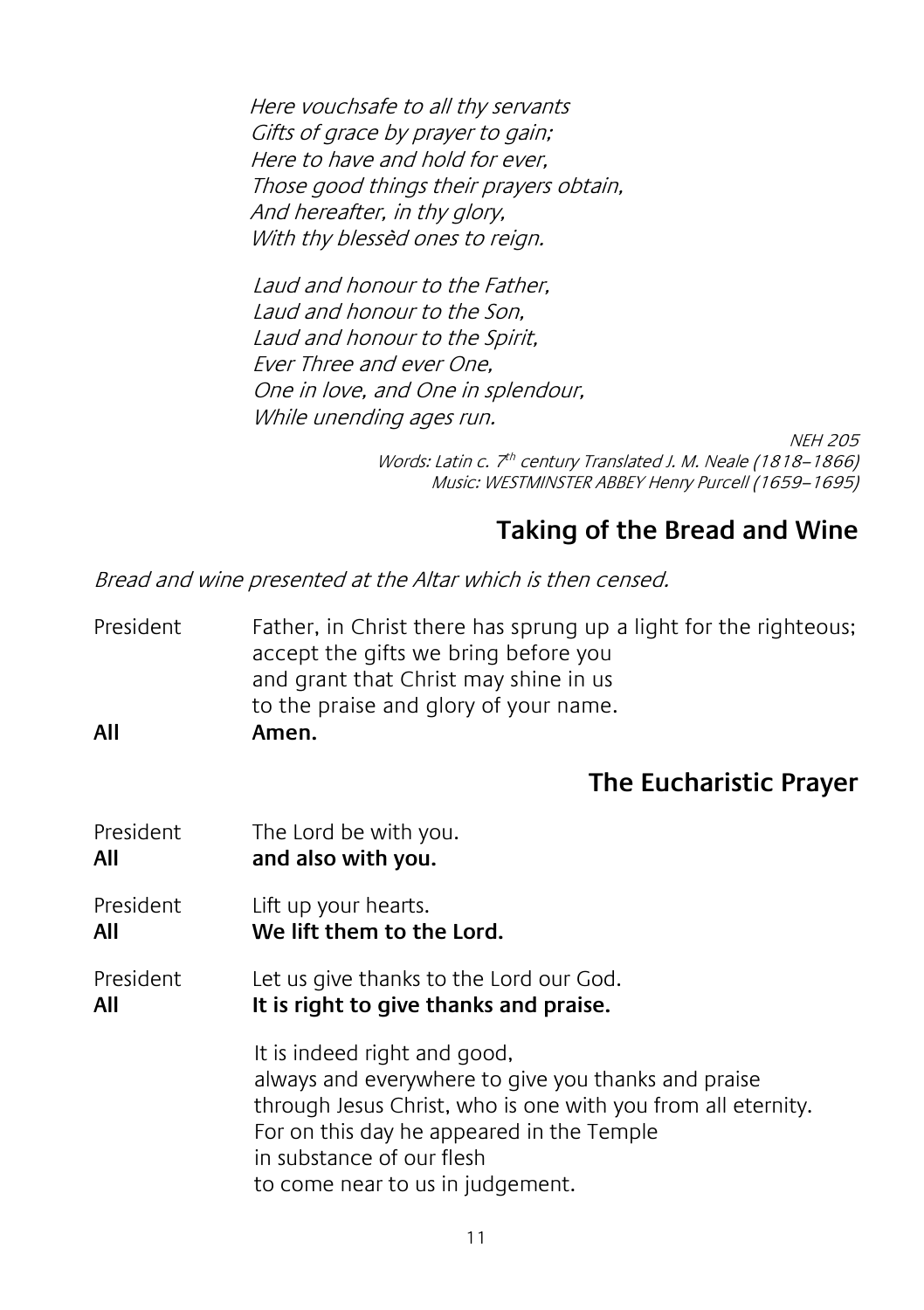He searches the hearts of all your people and brings to light the image of your splendour. Your servant Simeon acclaimed him

as the light to lighten the nations while Anna spoke of him

to all who looked for your redemption. Destined for the falling and rising of many, he was lifted high upon the cross and a sword of sorrow pierced his mother's heart when by his sacrifice he made our peace with you. And now we rejoice and glorify your name that we, too, have seen your salvation and join with angels and archangels in their unending hymn of praise:

| Sanctus, Sanctus, Sanctus,            | Holy, holy, holy Lord,                   |
|---------------------------------------|------------------------------------------|
| Dominus Deus Sabaoth.                 | God of power and might.                  |
| Pleni sunt coeli et terra gloria tua. | Heaven and earth are full of your glory. |
| Hosanna in excelsis.                  | Hosanna in the highest.                  |
| Benedictus qui venit in nomine        | Blessed is he who comes in the name of   |
| Domini Hosanna in excelsis.           | the Lord. Hosanna in the highest.        |

Lord, you are holy indeed, the source of all holiness; grant that by the power of your Holy Spirit, and according to your holy will, these gifts of bread and wine may be to us the body and blood of our Lord Jesus Christ;

who, in the same night that he was betrayed, took bread and gave you thanks; he broke it and gave it to his disciples, saying: Take, eat; this is my body which is given for you; do this in remembrance of me.

In the same way, after supper He took the cup and gave you thanks; He gave it to them, saying: Drink this, all of you; this is my blood of the new covenant, which is shed for you and for many for the forgiveness of sins. Do this, as often as you drink it, in remembrance of me.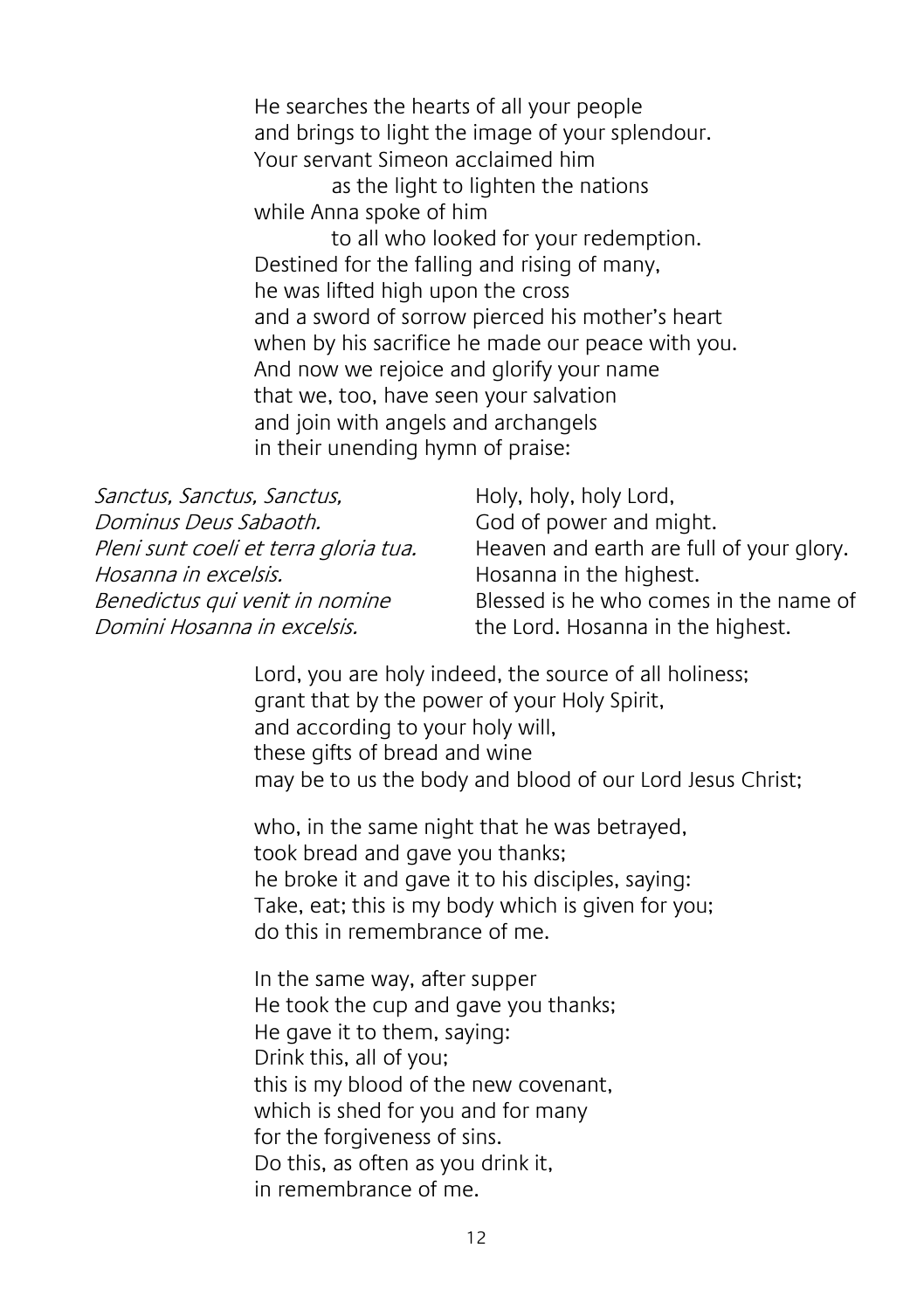| All       | Great is the mystery of faith:<br>Lord by your cross and resurrection<br>you have set us free.<br>You are the saviour of the world.                                                                                                                                                                                                                                                                                                                                                          |
|-----------|----------------------------------------------------------------------------------------------------------------------------------------------------------------------------------------------------------------------------------------------------------------------------------------------------------------------------------------------------------------------------------------------------------------------------------------------------------------------------------------------|
| President | And so, Father, calling to mind his death on the cross,<br>his perfect sacrifice made once for the sins of the whole world,<br>rejoicing in his mighty resurrection and glorious ascension,<br>and looking for his coming in glory,<br>we celebrate this memorial of our redemption.<br>As we offer you this our sacrifice of praise and thanksgiving,<br>we bring before you this bread and this cup<br>and we thank you for counting us worthy<br>to stand in your presence and serve you. |
| All       | Send the Holy Spirit on your people<br>and gather into one in your kingdom<br>all who share this one bread and one cup,<br>so that we, in the company of the Blessed Virgin Mary,<br>St Peter, St Wilfrid, and all the saints,<br>may praise and glorify you for ever,<br>through Jesus Christ our Lord;<br>by whom, and with whom, and in whom,<br>in the unity of the Holy Spirit,<br>all honour and glory be yours, almighty Father,<br>for ever and ever.<br>Amen.                       |
|           |                                                                                                                                                                                                                                                                                                                                                                                                                                                                                              |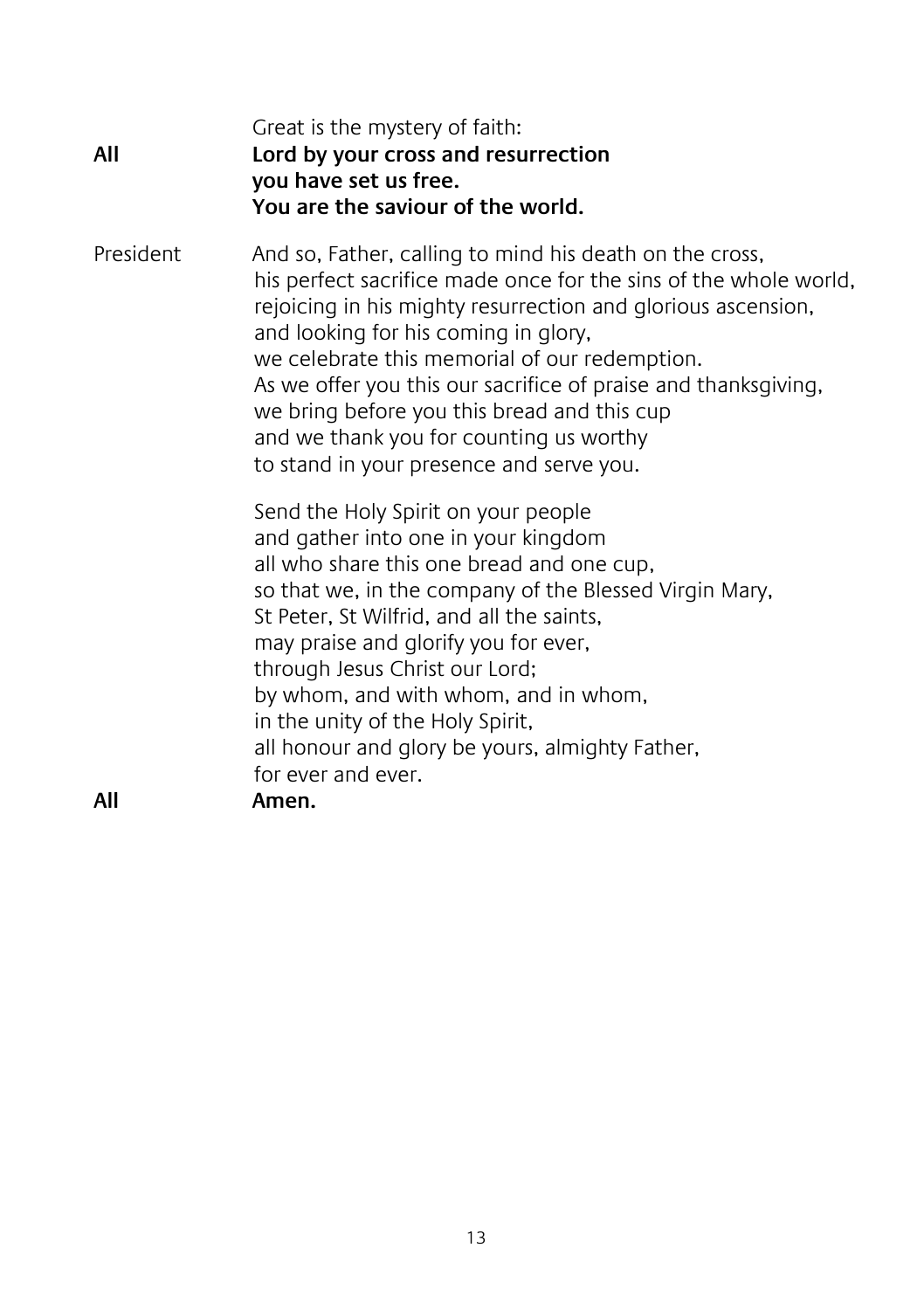President Believing the promises of God, let us pray with confidence as our Saviour has taught us:

**All Our Father, who art in heaven, hallowed be thy name; thy kingdom come; thy will be done on earth as it is in heaven. Give us this day our daily bread. And forgive us our trespasses, as we forgive those who trespass against us. And lead us not into temptation; but deliver us from evil. For thine is the kingdom, the power, and the glory, for ever and ever. Amen.**

#### **The Breaking of the Bread**

We break the bread of life. and that life is the light of the world. **All God here among us, light in the midst of us, bring us to light and life. The Giving of Communion** President Draw near with faith.

Receive the body of our Lord Jesus Christ which he gave for you,

> Eat in remembrance that he died for you, and feed on him in your hearts by faith with thanksgiving.

The Body of Christ keep you in eternal life **All Amen.**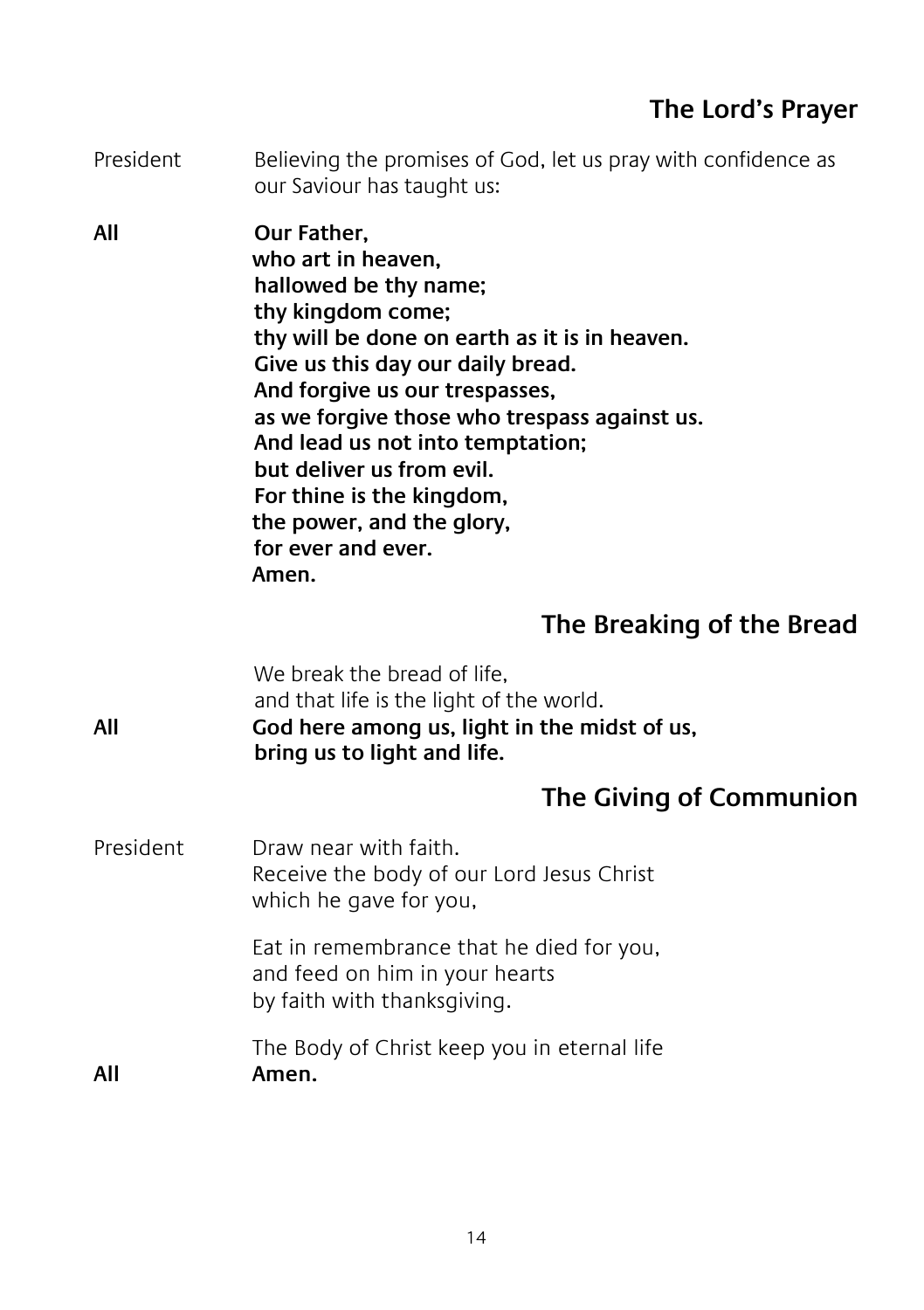Individuals at home may wish to pray this prayer themselves.

Thanks be to you, Lord Jesus Christ, for all the benefits you have given me, for all the pains and insults you have borne for me. Since I cannot now receive you sacramentally, I ask you to come spiritually into my heart. O most merciful redeemer, friend and brother, may I know you more clearly, love you more dearly, and follow you more nearly, day by day. Amen.

after the Prayer of St Richard of Chichester

#### **Agnus Dei**

Agnus Dei, qui tollis peccata mundi. Miserere nobis Agnus Dei, qui tollis peccata mundi. Dona nobis pacem.

Lamb of God, you take away the sin of the world, Have mercy on us. Lamb of God, you take away the sin of the world, Grant us peace.

#### **Prayer after Communion**

President Lord, you fulfilled the hope of Simeon and Anna, who lived to welcome the Messiah: may we, who have received these gifts beyond words, prepare to meet Christ Jesus when he comes to bring us to eternal life; for he is alive and reigns, now and for ever. **All Amen.**